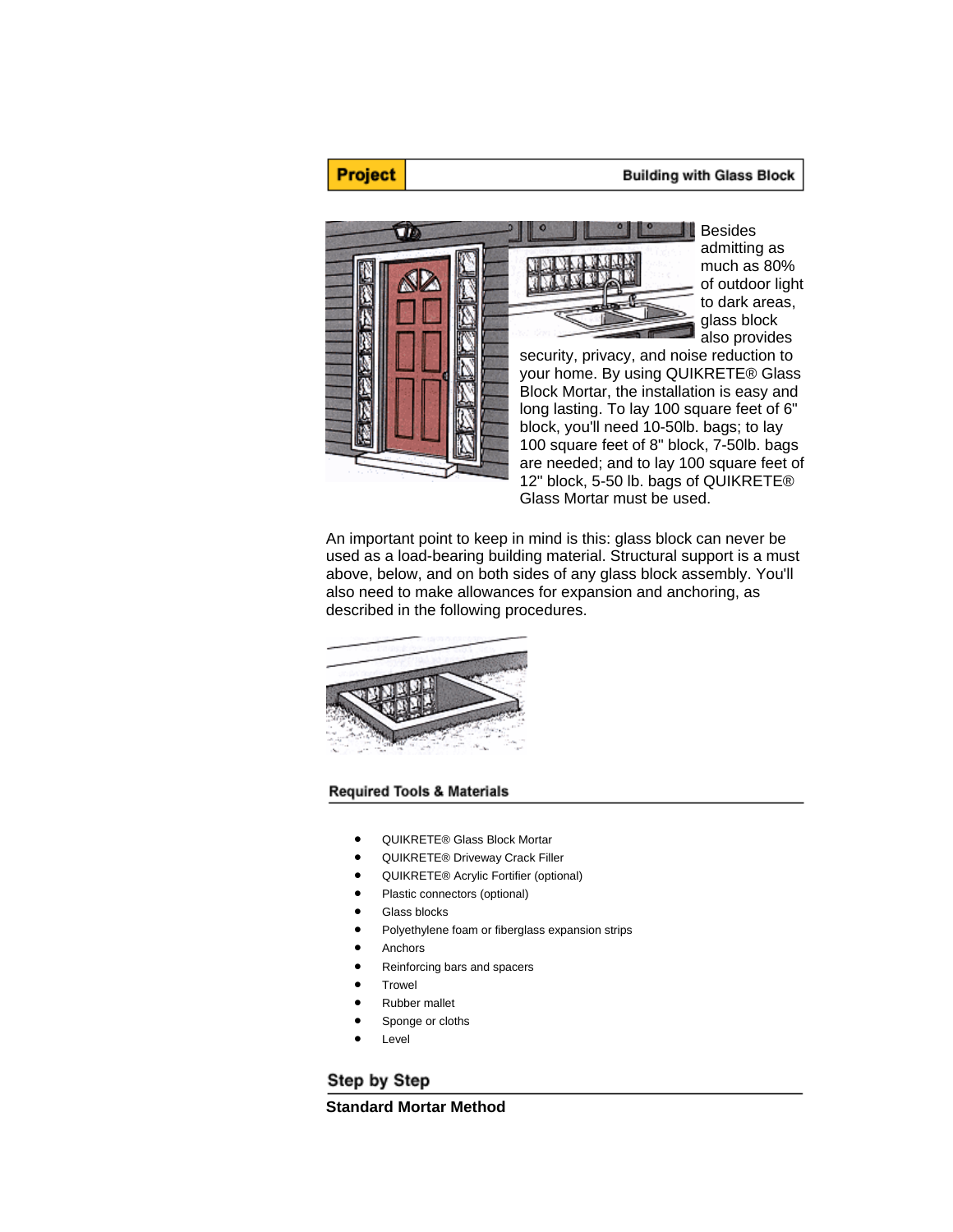**1.** Secure expansion strips to the headers and jambs.

**2.** Lay a full bed of QUIKRETE® Glass Block Mortar on the sill. Set the first course of blocks using spacers and a level to ensure straightness. Tap each block into position with a rubber-tipped handle. Once a block is in place, do not shift its position.

**3.** Fill all joints completely, maintaining a ¼" to 3/8" mortar joint between blocks.

**4.** Lay a full mortar bed on top of the first course. Set the second course of blocks and fill the joints as before.

**5.** As you build the wall higher, the weight of the blocks may begin to force mortar out of the lower joints. If this happens, stop and let the mortar set before resuming the work.

**6.** For stability, reinforcement must be added every 24" vertically. To do this, first lay a 1/8" thick bed of QUIKRETE® Glass Block Mortar on top of the installed block and press reinforcing bars lightly into the mortar.



**7.** Set an anchor every 24" vertically on top of the bars; at least 1' of each anchor should extend from the jamb. Lay another 1/8" mortar bed over top of the reinforcing bars and anchors.

**8.** Before the mortar hardens, tool all joints to make smooth and concave.

**9.** Remove all excess mortar from the faces of the blocks with a damp sponge or cloth.

**10.** After allowing the mortar to cure for at least 1 full day, apply sealer between the blocks, headers, and jambs.

**11.** Give the faces of the blocks a final cleaning with clean water and a soft cloth. Do not use harsh cleaners, acids, or alkalines on glass block. Also, never use steel wool or a wire brush to clean glass block, because they will cause scratches.

### **Using Mortar and Plastic Connectors**